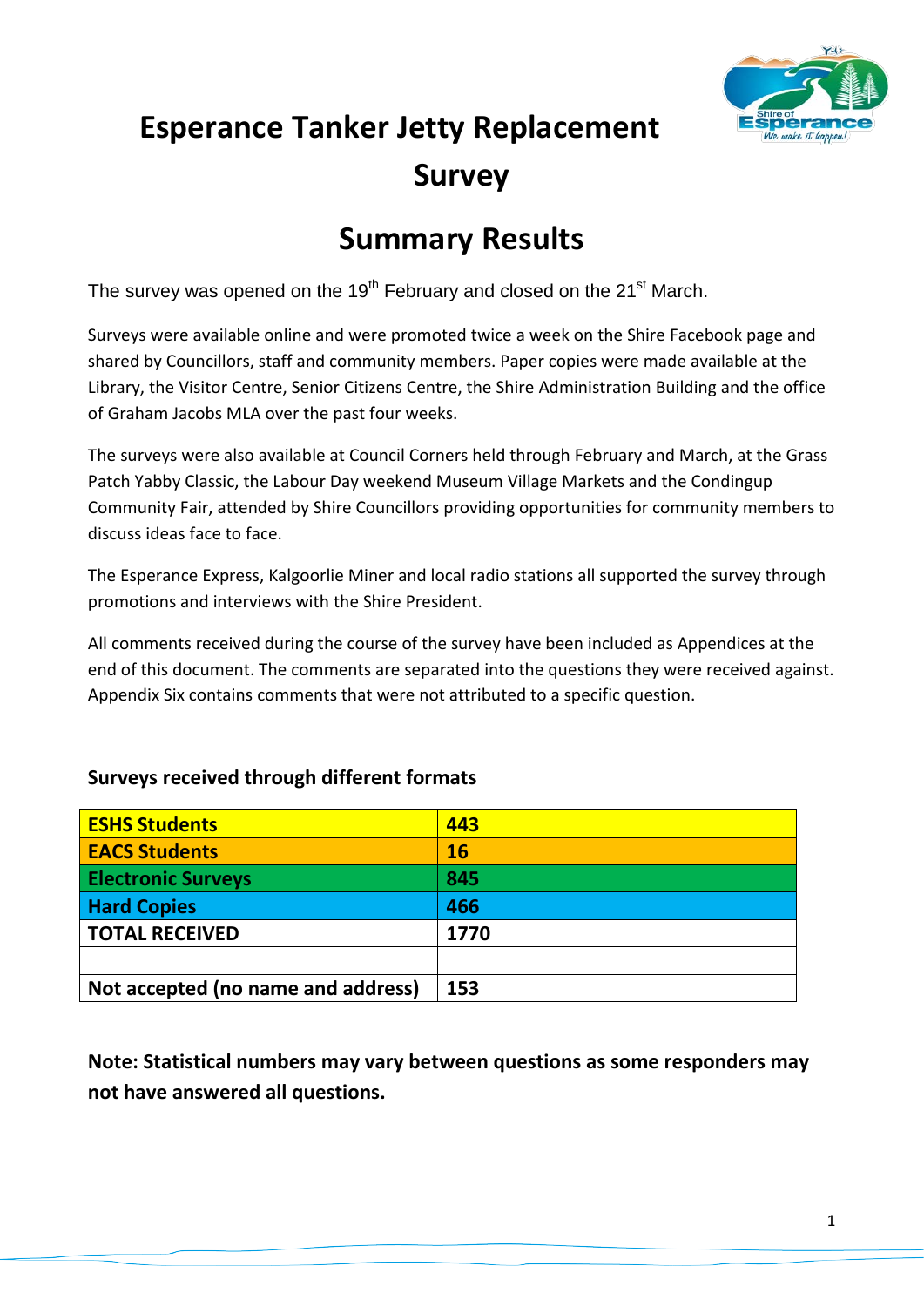

### *Question One: Do you want a structure to replace the Tanker Jetty?*

### Complete Data Collected

| Response | <b>ESHS</b> | <b>EACS</b> | Online | Hard<br>Copy | <b>TOTAL</b> | %       |
|----------|-------------|-------------|--------|--------------|--------------|---------|
| Yes      | 385         | 15          | 770    | 444          | 1614         | 91.19%  |
| No       | 58          |             | 75     | 22           | 156          | 8.81%   |
| Total    | 443         | 16          | 845    | 466          | 1770         | 100.00% |



### **Demographic Split**

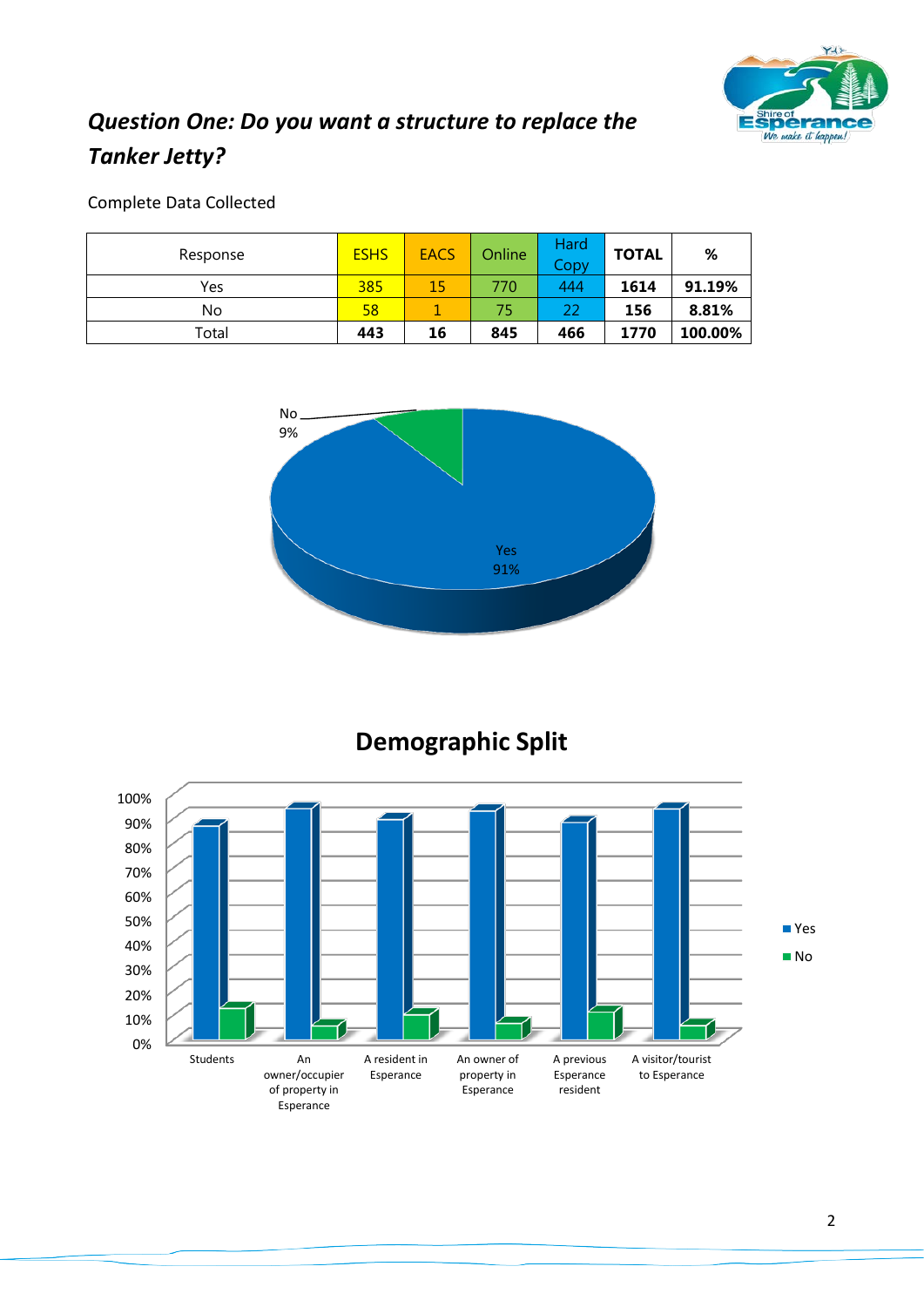

### *Question One: Do you want a structure to replace the Tanker Jetty? Continued….*

#### *Notes***:**

The results indicate a strong preference amongst all demographics that a replacement structure be built.

156 no responses were received, 73 of these responses had comments attached, 46 of the comments indicated that the responders want the existing jetty to be retained and therefore did not provide additional opinion on a replacement structure. 16 of the comments said no due to expenditure required and the remaining 11 provided alternative ideas on where the money could be better spent.

No comments have been edited in any way, they have been included in the format they were entered.

Full commentary is available for this question under Appendix 1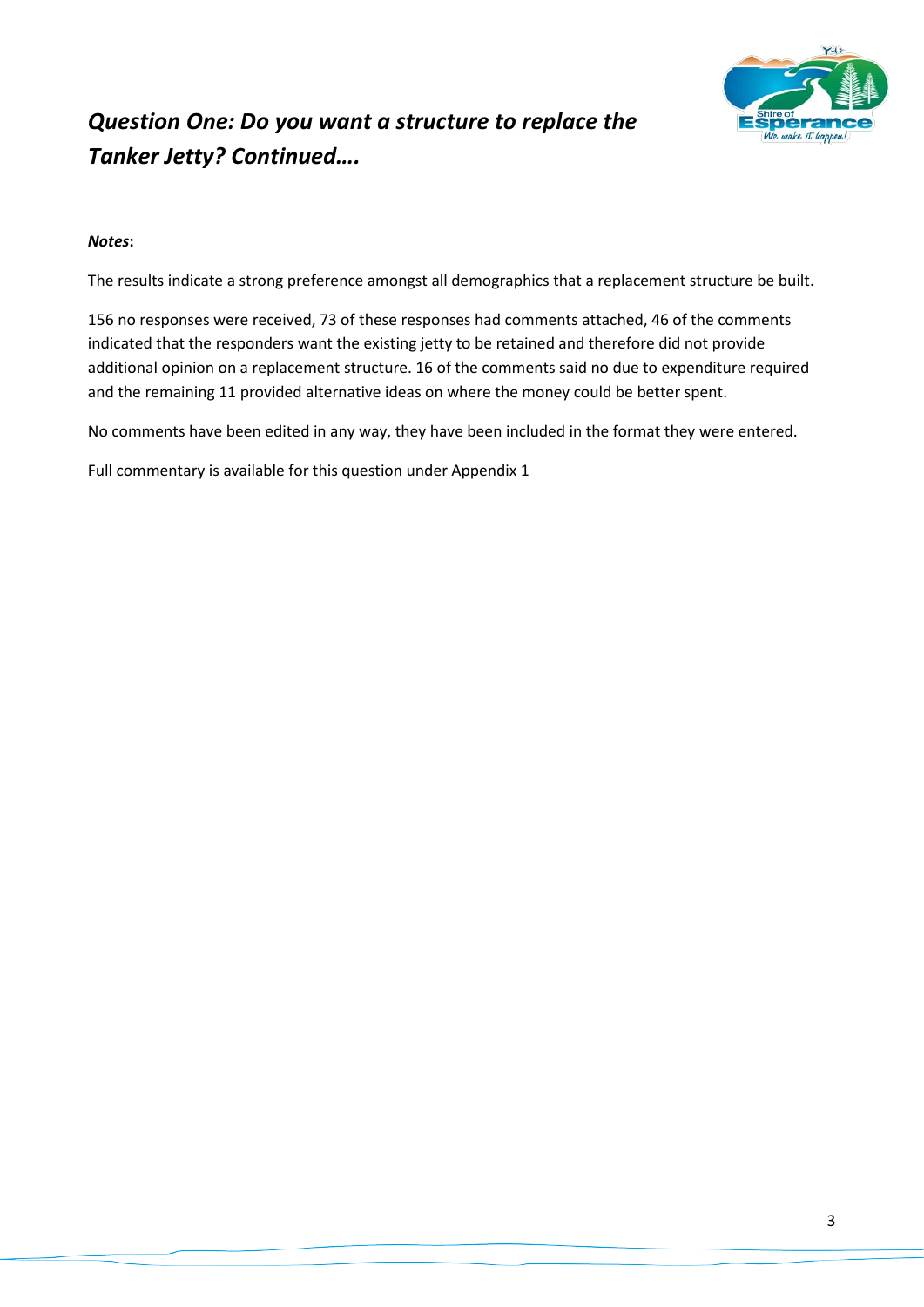

### *Question Two: In 2013 community engagement indicated that a Tanker Jetty replacement should be built at the headland, do you agree?*

| Response | <b>ESHS</b> | <b>EACS</b> | Online | Hard<br>Copy | <b>Total</b> | %       |
|----------|-------------|-------------|--------|--------------|--------------|---------|
| Yes      | 239         | 11          | 496    | 405          | 1151         | 71.31%  |
| No       | 13          |             | 100    | 14           | 127          | 7.87%   |
| Not sure | 133         | 4           | 174    | 25           | 336          | 20.82%  |
| Total    | 385         | 15          | 770    | 444          | 1614         | 100.00% |

Yes 71% No 8% Not sure 21%



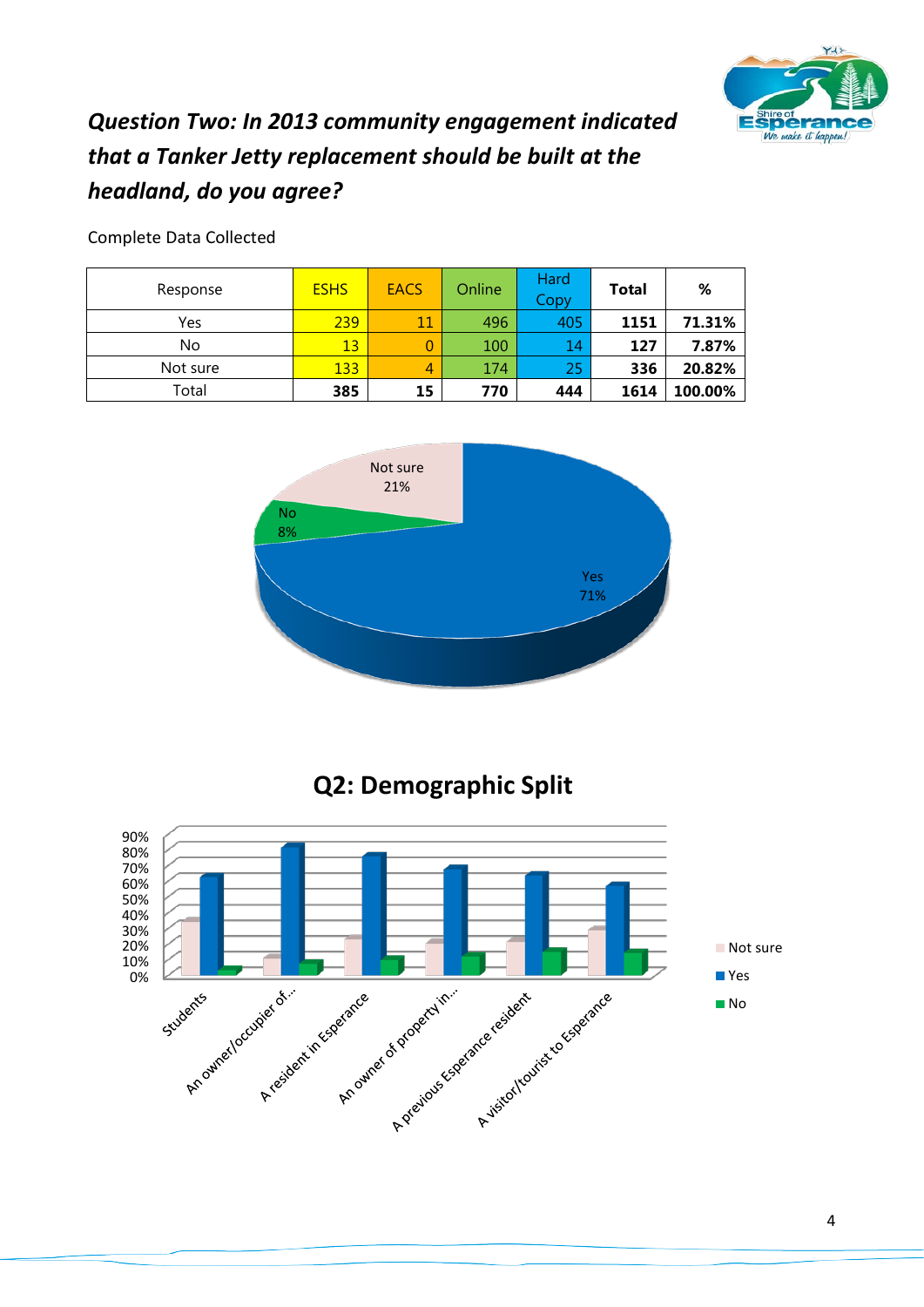

*Question Two: In 2013 community engagement indicated that a Tanker Jetty replacement should be built at the headland, do you agree? Continued….*

#### *Notes*:

Results show very strong support towards a replacement structure at the headland. 101 electronic survey responders indicated 'No' whilst providing comments, 73 of these comments indicated the responder meant to select yes as they are keen to have a replacement structure built in the same location as the Tanker Jetty. Additionally 105 Not sure responses were received with 68 indicating their preference is for the current location. This highlights the community preference is higher than 71%. A copy of all responses that provided comments has been attached and highlights the above point.

Hard Copy surveys that were received and responded with a No or Not sure to the question and then provided commentary stating they would like the existing location to be used were altered to show a yes. This correction could not be made to the online surveys received.

The owner/occupier is more definite about the jetty being replaced at the headland than all other groups.

Residents are a little less sure, as are those who own property and were residents of Esperance.

Students are less sure as to where a new structure should go.

There was some minor commentary around a new structure being built at James St or Taylor St, however the majority of the commentary stated the existing location was the preferred spot. This was emphasised with comments on the interpretive work that has already been completed on the Headland, the need to keep that area a social hub and a focal point for tourists.

No comments have been edited in any way, they have been included in the format they were entered.

Full commentary is available for this question under Appendix 2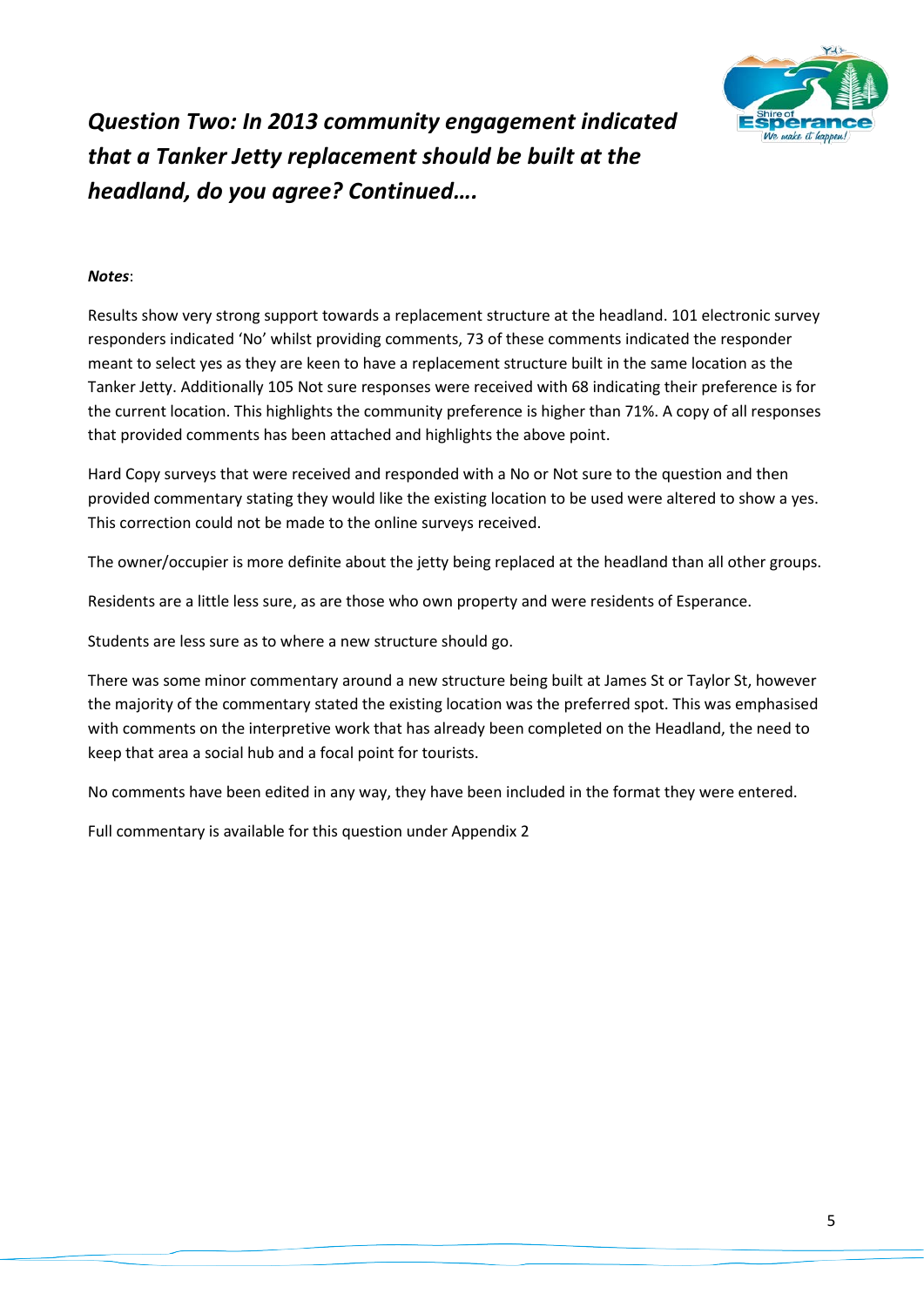

## *Question Three: In 2013 community engagement stated that fishing was the highest recreational use for the Tanker Jetty, what do you feel are the preferred uses? (select your top three preferences)*



Complete Data Collected

#### *Notes*:

An additional option with this question was Other (please specify), 78 responses were received. The most common themes were:

- Selecting all of the options
- Docking for Cruise Ships
- Swimming cage
- Seal watching
- Relaxation/meditation

The options provided were identified in previous Tanker Jetty workshops held with the community. The options selected and the lesser number of comments received on this question highlight the preferred uses are in line with previous research and a good indication of recreational uses that need to be considered during the replacement planning process.

No comments have been edited in any way, they have been included in the format they were entered.

Commentary for this question can be found under Appendix 3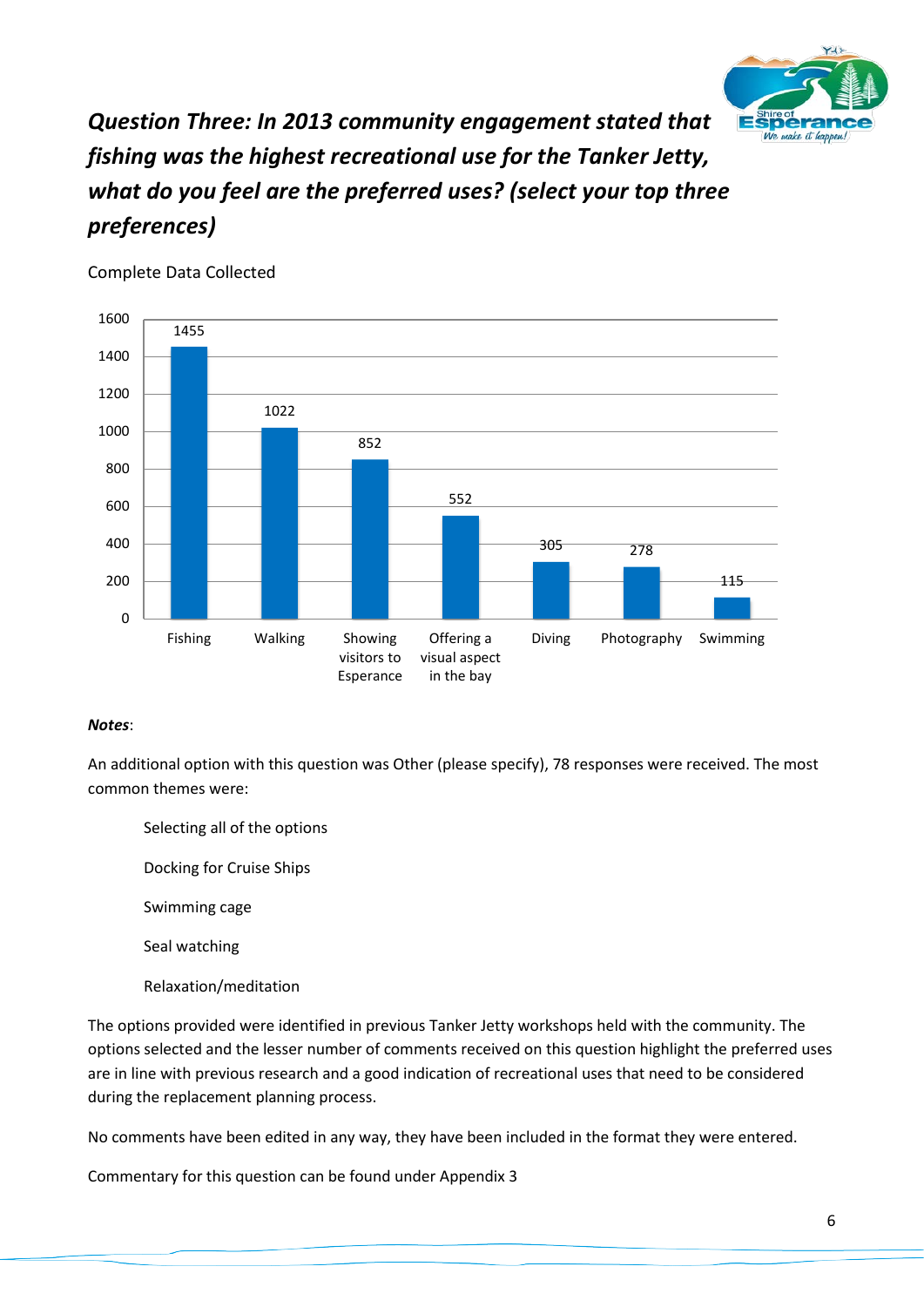

## *Question Four: What features would you like to see with a Tanker Jetty Replacement? (Select your top three)*



Complete Data Collected

#### *Notes*:

The options provided were identified in previous Tanker Jetty workshops held with the community. These are options that are also most commonly found on jetty's and can be incorporated into the design. A number of the additional comments supplied are considered a separate addition to a jetty that would add considerable cost to the project and is outside the scope of a replacement structure.

Commentary indicates that all options would be a welcome addition to a new structure.

Additional comments included:

- The ability to dock cruise ships or tenders from cruise ships
- An underwater observatory or underwater viewing area
- Good lighting
- Café/Restaurant/Gift shop
- Ocean pool
- Rod holders

No comments have been edited in any way, they have been included in the format they were entered.

A full copy of the comments received is available under Appendix 4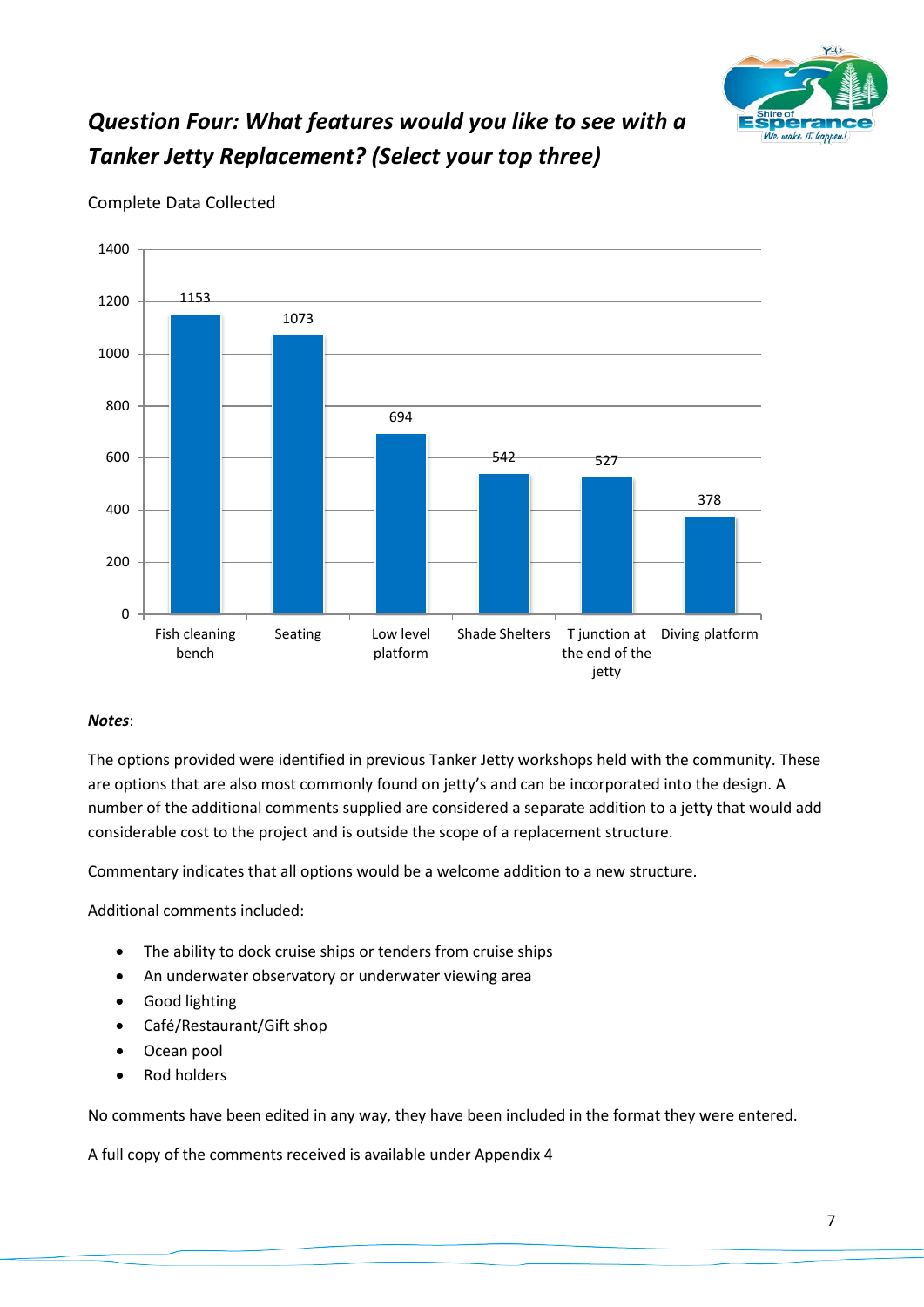

### *Question Five: What is the predominant design feature you would like to see? (select one)*

| Response                                                                    | <b>ESHS</b> | <b>EACS</b> | Online | Hard<br>Copy | <b>Total</b> | %    |
|-----------------------------------------------------------------------------|-------------|-------------|--------|--------------|--------------|------|
| Traditional jetty design (designed to look similar<br>to what is there now) | 157         | 3           | 386    | 270          | 816          | 51%  |
| Unique design to Esperance (Iconic in<br>construction)                      | 167         | 10          | 281    | 96           | 554          | 35%  |
| Contemporary design using innovative building<br>concepts                   | 41          | 1           | 103    | 69           | 214          | 13%  |
| No response                                                                 | 21          |             | 0      | 9            | 9            | 1%   |
| <b>Total</b>                                                                | 386         | 15          | 770    | 444          | 1593         | 100% |







- **Traditional jetty** design (designed to look similar to what is there now)
- **Unique design to** Esperance (Iconic in construction)
- Contemporary design using innovative building concepts
- No reponse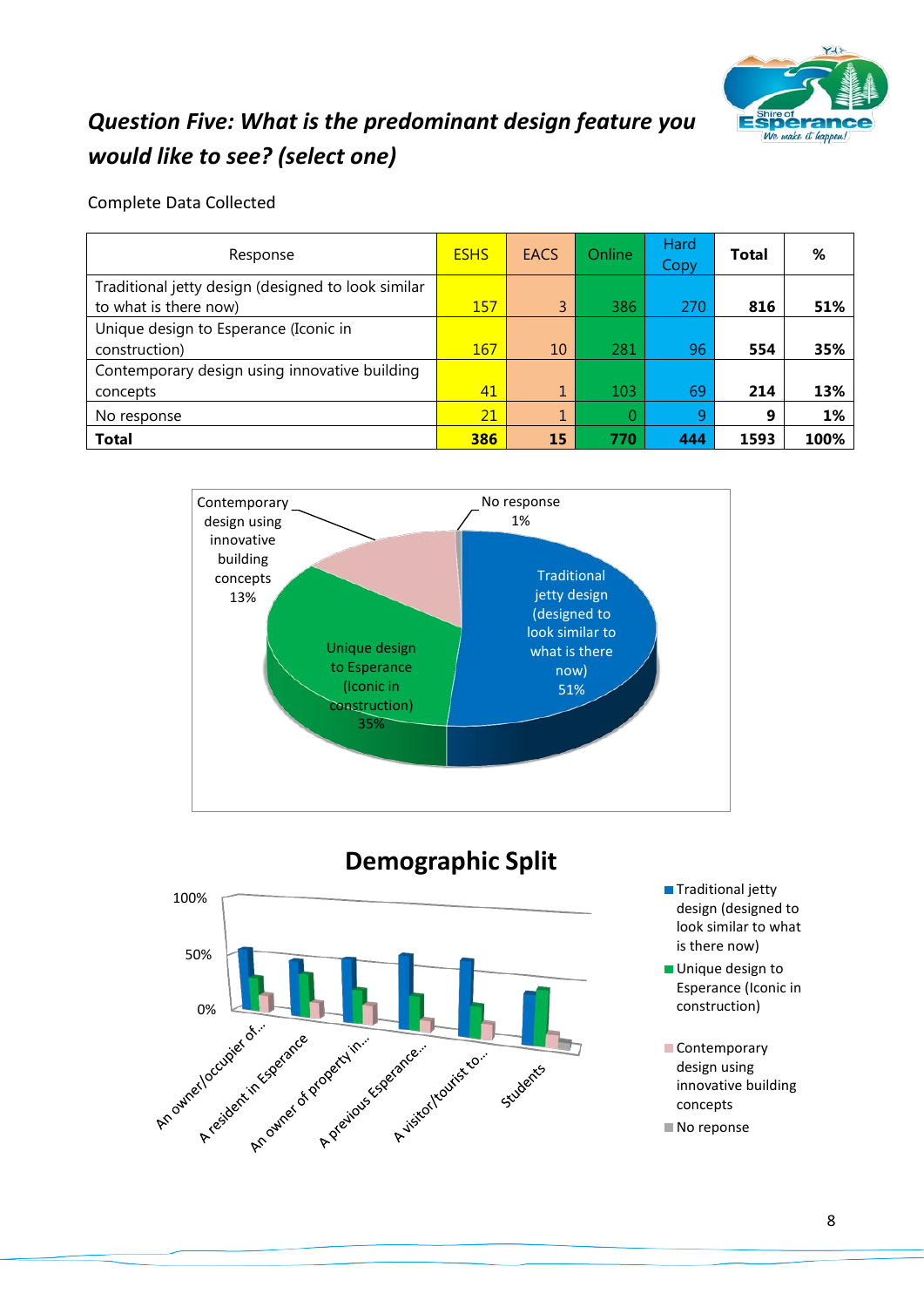

# *Question 5: What is the predominant design feature you would like to see? (select one) Continued….*

#### *Notes*:

The selection here is supported via commentary received from other questions in the survey, a traditional design that looks similar to what is there currently is the preferred option.

Additional notes and photos were supplied by some responders detailing jetty designs and concepts, these will be forwarded to the project manager.

The disparity between the demographic groups is worth noting, with tourists and those who no longer live here having a higher preference for a more traditional jetty. Our student demographic are the most even split between traditional and unique.

Some responders indicated that a traditional looking jetty could be built using contemporay products. No commentary section was included with this question.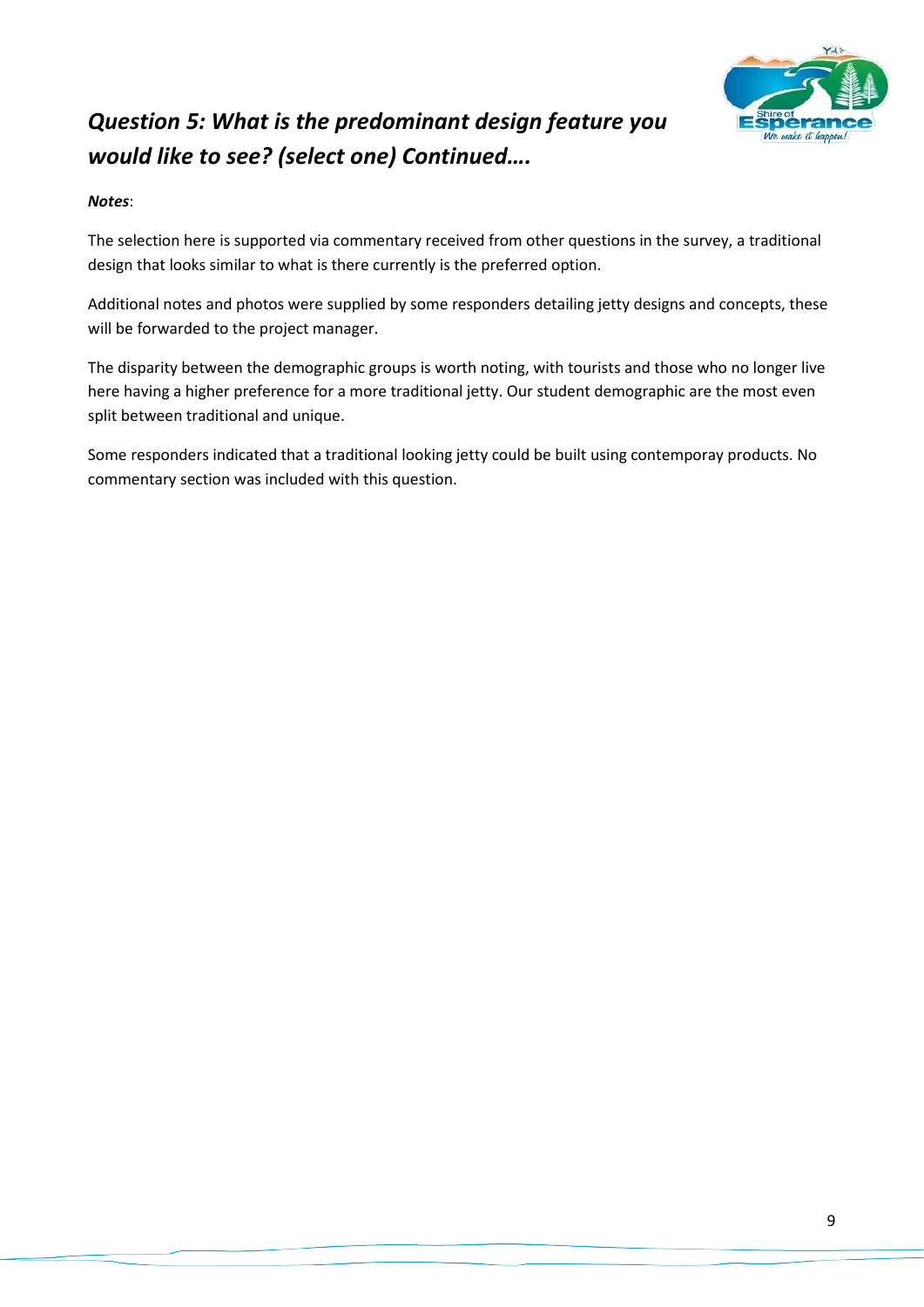

## *Question Six: How would you like to see the heritage value of our Tanker Jetty Recognised? (select One)*

| Response                             | <b>ESHS</b>    | <b>EACS</b> | Online | <b>Hard Copy</b> | <b>Total</b> |
|--------------------------------------|----------------|-------------|--------|------------------|--------------|
| Incorporate some usable elements     |                |             |        |                  |              |
| from the Tanker Jetty in some        |                |             |        |                  |              |
| aspect in the replacement design     | 126            | 5           | 402    | 183              | 716          |
| Happy with the heritage              |                |             |        |                  |              |
| recognition that is already in place |                |             |        |                  |              |
| on the headland and foreshore        | <b>130</b>     | 5           | 136    | 155              | 426          |
| Leave some piles below the water     |                |             |        |                  |              |
| line for a dive trail                | 86             | 5           | 195    | 80               | 366          |
|                                      |                |             |        |                  |              |
| Other                                | $\overline{0}$ | 0           | 37     |                  | 37           |
| No Response                          | 43             | 0           | ი      | 22               | 65           |
| <b>Total</b>                         | 385            | 15          | 770    | 440              | 1610         |

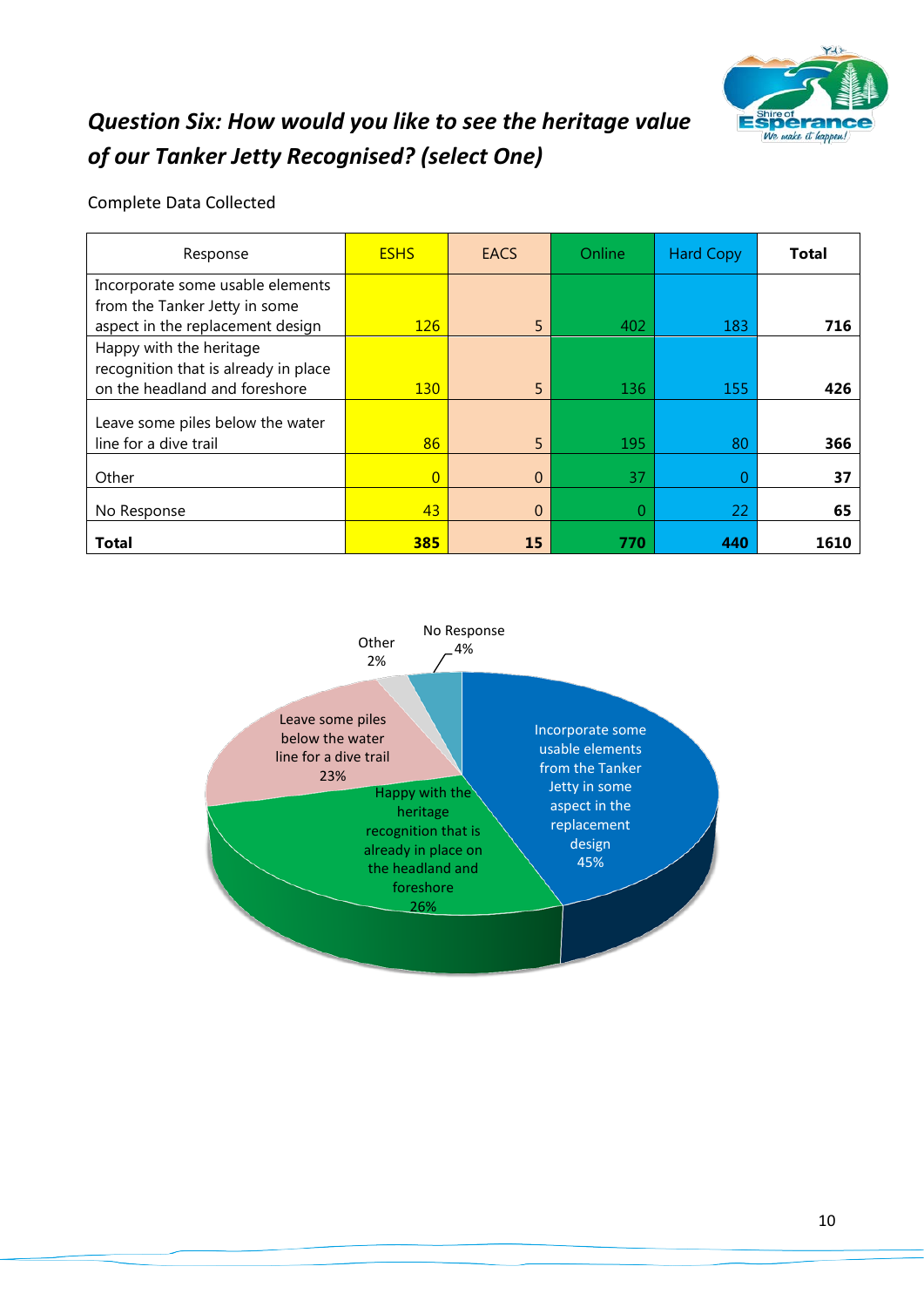

# *Question Six: How would you like to see the heritage value of our Tanker Jetty Recognised? (select One) Continued…*



#### *Notes*:

The options provided were identified in previous Tanker Jetty workshops held with the community. Commentary provided supports recognition of the heritage of the Tanker Jetty is paramount, with timbers being repurposed where possible in the form of artworks or peripheral structures built along the jetty (seating, shade shelters etc).

Recognition of the commercial history and the ability to leave some piles in place for a historical trail were also deemed valuable.

No comments have been edited in any way, they have been included in the format they were entered.

Comments received are available under Appendix Five.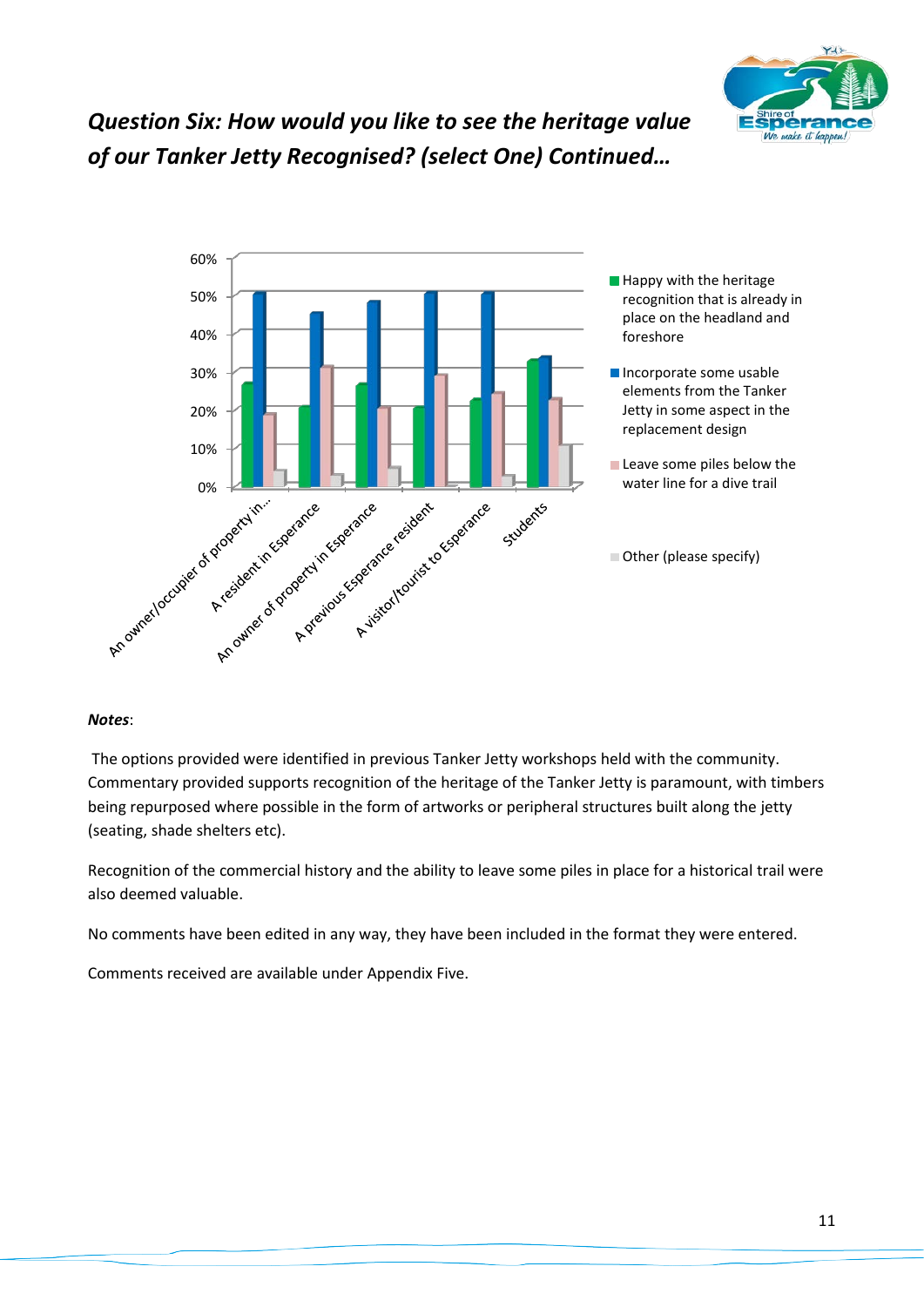

### *Question Seven: Our Shire currently has \$2 million to build a replacment. If external funding applications are not successful your preferred option would be to …(select one)*

| Response                                                                                                                                    | <b>ESHS</b> | EACS           | <b>Online</b> | Hard<br>Copy | Total | %    |
|---------------------------------------------------------------------------------------------------------------------------------------------|-------------|----------------|---------------|--------------|-------|------|
| Build a smaller jetty (built to funds<br>available)                                                                                         | 107         | $\overline{4}$ | 282           | 148          | 541   | 33%  |
| Defer building the Tanker Jetty<br>replacement until funds are available                                                                    | 148         | 8              | 307           | 102          | 565   | 34%  |
| Increase rates to cover the cost of the<br>Tanker Jetty replacement to begin<br>building as soon as possible once<br>demolition is complete | 83          | 3              | 181           | 176          | 443   | 27%  |
| No Response                                                                                                                                 | 47          | $\Omega$       | 0             | 18           | 115   | 7%   |
|                                                                                                                                             | 385         | 15             | 770           | 444          | 1664  | 100% |

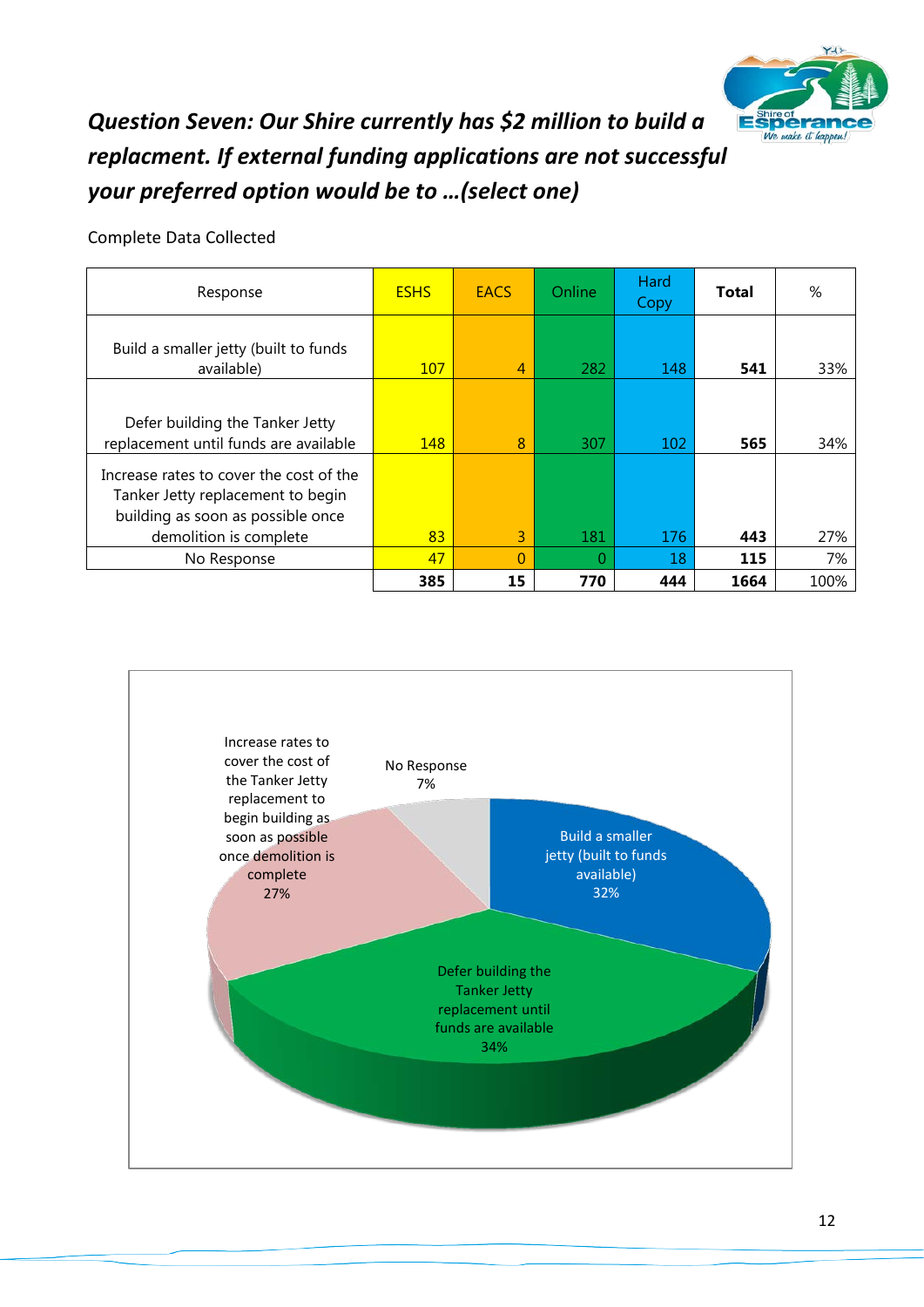

*Question Seven: Our Shire currently has \$2 million to build a replacment. If external funding applications are not successful your preferred option would be to …(select one) Continued…*

### **Your Shire currently has \$2 million to build a replacement. If external funding applications are not successulyour preferred option would be to ....**



#### *Notes*:

The three options all received robust responses. With respect to a potential cost burden being applied to ratepayers being a significant factor the demographic groups that will most likely incur any potential rate increase to cover a rebuild must carry more weighting.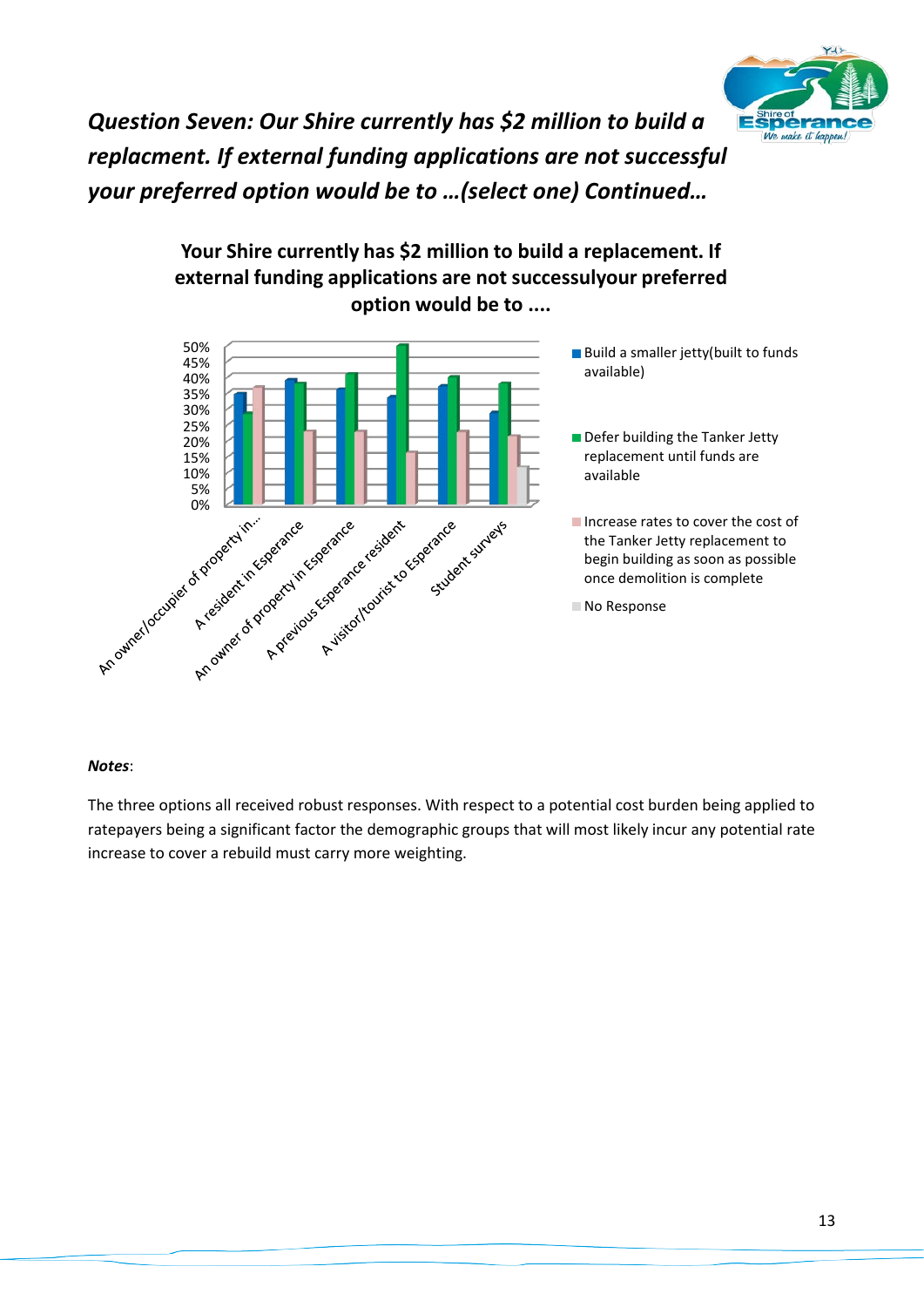

*Question Eight: I am prepared to pay …% in rates to go towards a replacement. (This increase would be to cover the cost of a loan to build a replacement). For example if your current rates are \$2,000 a 1% increase will add \$20 per annum and a 2% increase will add \$40 per annum.*

| Response                                                                                       | Online | <b>Hard Copy</b> | <b>Total</b> | %    |
|------------------------------------------------------------------------------------------------|--------|------------------|--------------|------|
|                                                                                                |        |                  |              |      |
| 2% increase to cover a \$4 million loan (a total build<br>cost up to the value of \$6 million) | 154    | 133              | 287          | 85%  |
|                                                                                                |        |                  |              |      |
| 1% increase to cover a \$2 million loan (a total build<br>cost up to the value of \$4 million) | 27     | 39               | 66           | 15%  |
| <b>Total</b>                                                                                   | 181    | 172              | 353          | 100% |
|                                                                                                |        |                  |              |      |